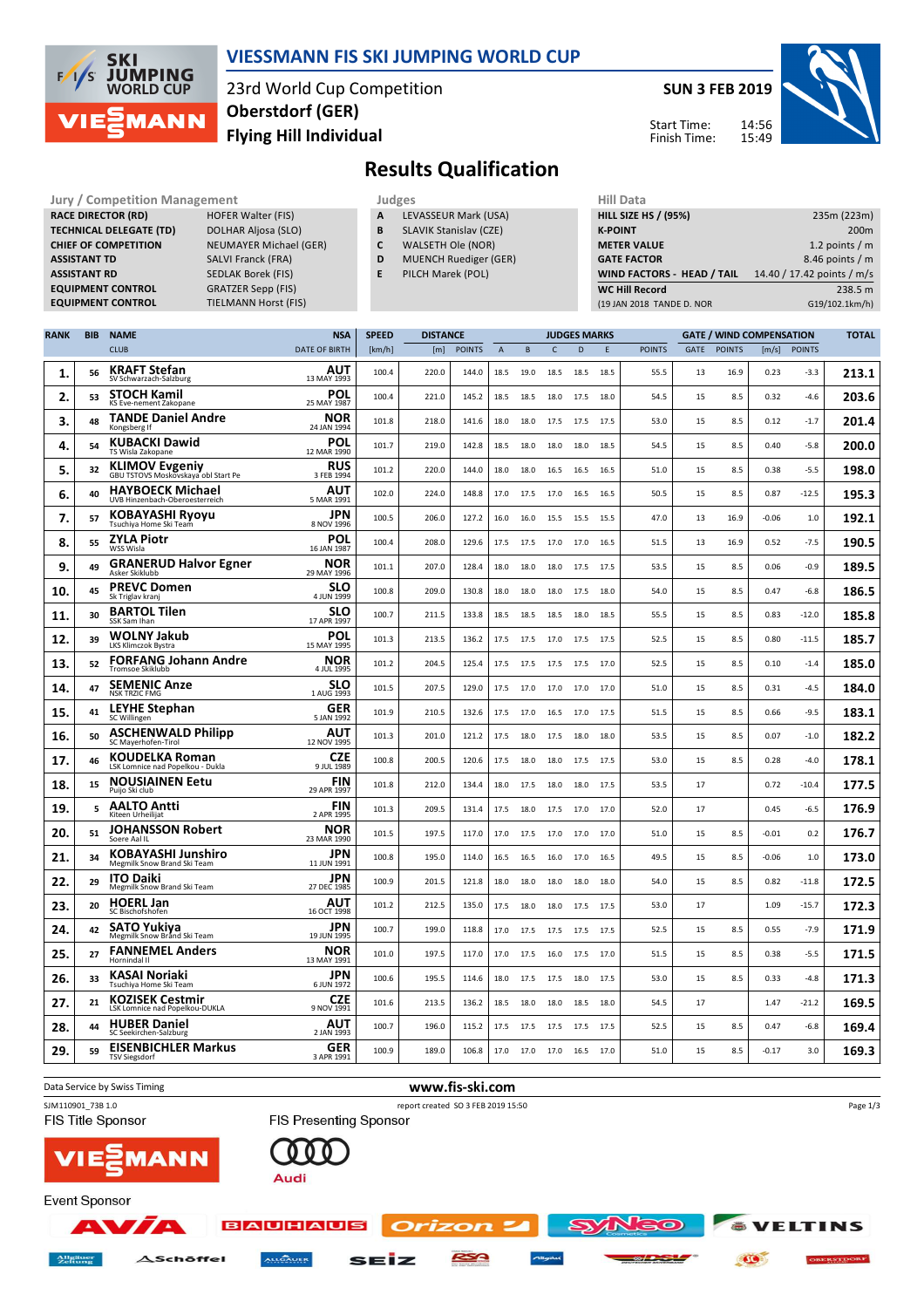

#### **VIESSMANN FIS SKI JUMPING WORLD CUP**

23rd World Cup Competition **Flying Hill Individual Oberstdorf (GER)**

**SUN 3 FEB 2019**

Start Time: Finish Time:



# **Results Qualification**

| <b>RANK</b> | <b>BIB</b>           | <b>SPEED</b><br><b>DISTANCE</b><br><b>NSA</b><br><b>JUDGES MARKS</b><br><b>NAME</b> |                           |        |       |               |             | <b>GATE / WIND COMPENSATION</b> |              |      |      |               | <b>TOTAL</b> |               |         |               |       |
|-------------|----------------------|-------------------------------------------------------------------------------------|---------------------------|--------|-------|---------------|-------------|---------------------------------|--------------|------|------|---------------|--------------|---------------|---------|---------------|-------|
|             |                      | <b>CLUB</b>                                                                         | <b>DATE OF BIRTH</b>      | [km/h] | [m]   | <b>POINTS</b> | $\mathsf A$ | B                               | $\mathsf{C}$ | D    | E    | <b>POINTS</b> | GATE         | <b>POINTS</b> | [m/s]   | <b>POINTS</b> |       |
| 30.         | 43                   | <b>GEIGER Karl</b><br>SC 1906 Oberstdorf                                            | GER<br>11 FEB 1993        | 101.3  | 198.0 | 117.6         | 17.5        | 16.5                            | 16.5         | 17.5 | 17.0 | 51.0          | 15           | 8.5           | 0.57    | $-8.2$        | 168.9 |
| 31.         | 58                   | ZAJC Timi<br>SSK Ljubno BTC                                                         | <b>SLO</b><br>26 APR 2000 | 99.8   | 183.5 | 100.2         | 17.0        | 17.0                            | 17.0         | 17.0 | 17.0 | 51.0          | 13           | 16.9          | $-0.01$ | 0.2           | 168.3 |
| 32.         | 23                   | <b>AMMANN Simon</b><br>SSC Toggenburg                                               | SUI<br>25 JUN 1981        | 101.0  | 193.5 | 112.2         | 17.0        | 17.5                            | 16.0         | 17.0 | 17.0 | 51.0          | 15           | 8.5           | 0.40    | $-5.8$        | 165.9 |
| 33.         | 28                   | <b>TEPES Jurii</b><br>SD Dolomiti                                                   | <b>SLO</b><br>14 FEB 1989 | 101.0  | 195.0 | 114.0         | 17.0        | 17.0                            | 17.5         | 17.5 | 17.5 | 52.0          | 15           | 8.5           | 0.64    | $-9.2$        | 165.3 |
| 34.         | 38                   | <b>STJERNEN Andreas</b><br>Sprova IL                                                | <b>NOR</b><br>30 JUL 1988 | 102.0  | 193.5 | 112.2         | 17.0        | 17.0                            | 16.5         | 17.0 | 15.5 | 50.5          | 15           | 8.5           | 0.52    | $-7.5$        | 163.7 |
| 35.         | 31                   | <b>LANISEK Anze</b><br><b>Ssk Menges</b>                                            | <b>SLO</b><br>20 APR 1996 | 100.5  | 190.0 | 108.0         | 17.5        | 17.5                            | 17.5         | 17.0 | 17.0 | 52.0          | 15           | 8.5           | 1.09    | $-15.7$       | 152.8 |
| 36.         | 37                   | WELLINGER Andreas<br>Sc Ruhpolding                                                  | GER<br>28 AUG 1995        | 101.3  | 179.5 | 95.4          | 17.0        | 16.5                            | 16.5         | 17.5 | 17.0 | 50.5          | 15           | 8.5           | 0.18    | $-2.6$        | 151.8 |
| 37.         | $\overline{2}$       | <b>JELAR Ziga</b><br>Sk Triglav kran                                                | <b>SLO</b><br>22 OCT 1997 | 101.3  | 198.5 | 118.2         | 17.5        | 17.0                            | 16.5         | 17.5 | 16.5 | 51.0          | 17           |               | 1.33    | $-19.2$       | 150.0 |
| 38.         | 24                   | <b>VANCURA Tomas</b><br>TJ Dukla Liberec                                            | <b>CZE</b><br>10 SEP 1996 | 100.5  | 176.5 | 91.8          | 16.5        | 16.5                            | 15.0         | 16.0 | 15.5 | 48.0          | 15           | 8.5           | 0.09    | $-1.3$        | 147.0 |
| 39.         | 8                    | <b>NAKAMURA Naoki</b><br>Tokai Univ.                                                | JPN<br>19 SEP 1996        | 100.3  | 175.0 | 90.0          | 17.0        | 16.5                            | 16.5         | 17.0 | 17.0 | 50.5          | 15           | 8.5           | 0.15    | $-2.2$        | 146.8 |
| 40.         | 22                   | <b>HAMANN Martin</b><br>SG Nickelhuette Aue                                         | <b>GER</b><br>10 APR 1997 | 100.6  | 181.0 | 97.2          | 16.5        | 16.5                            | 15.5         | 16.0 | 17.0 | 49.0          | 15           | 8.5           | 0.67    | $-9.6$        | 145.1 |
|             | <b>Not Qualified</b> |                                                                                     |                           |        |       |               |             |                                 |              |      |      |               |              |               |         |               |       |
| 41.         | 25                   | <b>WOHLGENANNT Ulrich</b><br>SK Kehlegg-Vorarlberg                                  | AUT<br>1 AUG 1994         | 100.8  | 172.5 | 87.0          | 16.5        | 17.0                            | 16.0         | 17.0 | 16.5 | 50.0          | 15           | 8.5           | 0.12    | $-1.7$        | 143.8 |
| 42.         | 18                   | <b>SCHMID Constantin</b><br>Wsv Oberaudorf                                          | GER<br>27 NOV 1999        | 101.7  | 185.0 | 102.0         | 17.0        | 16.5                            | 16.0         | 16.5 | 16.5 | 49.5          | 17           |               | 0.60    | $-8.6$        | 142.9 |
| 43.         | 26                   | <b>PEIER Killian</b><br>Vallee du Joux                                              | SUI<br>28 MAR 1995        | 101.0  | 176.0 | 91.2          | 16.0        | 16.5                            | 16.5         | 16.5 | 16.0 | 49.0          | 15           | 8.5           | 0.49    | $-7.1$        | 141.6 |
| 44.         | 35                   | <b>AIGNER Clemens</b><br>SV Innsbruck-Bergisel-Tirol                                | AUT<br>2 FEB 1993         | 101.0  | 170.0 | 84.0          | 15.5        | 16.5                            | 15.5         | 16.0 | 16.0 | 47.5          | 15           | 8.5           | $-0.07$ | 1.2           | 141.2 |
| 45.         | 6                    | <b>BICKNER Kevin</b><br>Norge Ski Club                                              | USA<br>23 SEP 1996        | 100.9  | 176.0 | 91.2          | 16.0        | 15.5                            | 15.5         | 15.0 | 15.5 | 46.5          | 15           | 8.5           | 0.50    | $-7.2$        | 139.0 |
| 46.         | $\overline{7}$       | <b>BOYD-CLOWES Mackenzie</b><br>Altius Nordic Ski Club                              | CAN<br>13 JUL 1991        | 100.7  | 170.0 | 84.0          | 16.0        | 16.0                            | 15.0         | 16.0 | 16.0 | 48.0          | 15           | 8.5           | 0.30    | $-4.3$        | 136.2 |
| 47.         | 14                   | <b>WASEK Pawel</b><br>WSS Wisla                                                     | POL<br>2 JUN 1999         | 101.5  | 171.0 | 85.2          | 16.5        | 16.5                            | 16.0         | 16.5 | 16.5 | 49.5          | 17           |               | 0.37    | $-5.3$        | 129.4 |
| 48.         | 36                   | <b>FREITAG Richard</b><br>SG Nickelhuette Aue                                       | GER<br>14 AUG 1991        | 101.0  | 160.5 | 72.6          | 15.5        | 16.0                            | 15.5         | 15.5 | 15.0 | 46.5          | 15           | 8.5           | 0.03    | $-0.4$        | 127.2 |
| 49.         | 9                    | <b>INSAM Alex</b><br><b>GS FIAMME ORO</b>                                           | ITA<br>19 DEC 1997        | 100.7  | 160.5 | 72.6          | 16.0        | 16.0                            | 16.0         | 16.0 | 16.0 | 48.0          | 15           | 8.5           | 0.19    | $-2.7$        | 126.4 |
| 50.         | 4                    | <b>PETER Dominik</b><br>Am Bachtel wald                                             | SUI<br>30 MAY 2001        | 101.7  | 172.0 | 86.4          | 16.5        | 16.5                            | 16.0         | 16.5 | 16.0 | 49.0          | 17           |               | 0.98    | $-14.1$       | 121.3 |
| 51.         | 11                   | <b>HULA Stefan</b><br>KS Eve-nement Zakopane                                        | POL<br>29 SEP 1986        | 101.0  | 163.5 | 76.2          | 15.5        | 16.0                            | 16.0         | 16.0 | 16.0 | 48.0          | 17           |               | 0.25    | $-3.6$        | 120.6 |
| 52.         | 19                   | <b>KORNILOV Denis</b><br>Sdushor CSP N. Novgorod Dinamo                             | <b>RUS</b><br>17 AUG 1986 | 101.4  | 167.0 | 80.4          | 16.0        | 16.0                            | 16.0         | 15.5 | 15.0 | 47.5          | 17           |               | 0.71    | $-10.2$       | 117.7 |
| 52.         | 3                    | <b>MUMINOV Sabirzhan</b><br>Almaty                                                  | KAZ<br>16 APR 1994        | 101.3  | 171.0 | 85.2          | 15.5        | 16.5                            | 15.5         | 16.0 | 15.5 | 47.0          | 17           |               | 1.01    | $-14.5$       | 117.7 |
| 54.         | 12                   | <b>ALAMOMMO Andreas</b><br>Ounasyaaran Hiihtoseura                                  | <b>FIN</b><br>23 DEC 1998 | 101.1  | 161.0 | 73.2          | 15.5        | 16.0                            | 15.5         | 16.0 | 15.0 | 47.0          | 17           |               | 0.43    | $-6.2$        | 114.0 |
| 55.         | 17                   | <b>SCHULER Andreas</b><br>Einsiedeln                                                | <b>SUI</b><br>30 DEC 1995 | 101.6  | 161.0 | 73.2          | 16.0        | 16.0                            | 16.0         | 16.5 | 16.0 | 48.0          | 17           |               | 0.58    | $-8.4$        | 112.8 |
| 56.         | 1                    | <b>TROFIMOV Roman Sergeevich</b><br>Sdushor CSP N. Novgorod                         | <b>RUS</b><br>19 NOV 1989 | 100.3  | 169.5 | 83.4          | 16.5        | 16.5                            | 15.5         | 15.5 | 16.0 | 48.0          | 17           |               | 1.42    | $-20.4$       | 111.0 |
| 57.         | 10                   | ZOGRAFSKI Vladimir                                                                  | BUL<br>14 JUL 1993        | 99.9   | 137.5 | 45.0          | 14.5        | 14.0                            | 14.0         | 14.0 | 14.5 | 42.5          | 15           | 8.5           | 0.09    | $-1.3$        | 94.7  |
| 58.         | 16                   | <b>LARSON Casey</b><br>Norge Ski Club                                               | USA<br>16 DEC 1998        | 101.4  | 152.5 | 63.0          | 15.0        | 16.0                            | 15.0         | 15.5 | 15.0 | 45.5          | 17           |               | 1.05    | $-15.1$       | 93.4  |
| 59.         | 13                   | <b>MAKSIMOCHKIN Mikhail</b><br>Sdushor CSP N. Novgorod Dinamo                       | <b>RUS</b><br>29 AUG 1993 | 101.4  | 128.0 | 33.6          | 14.5        | 14.0                            | 14.0         | 14.0 | 14.0 | 42.0          | 17           |               | $-0.01$ | 0.2           | 75.8  |